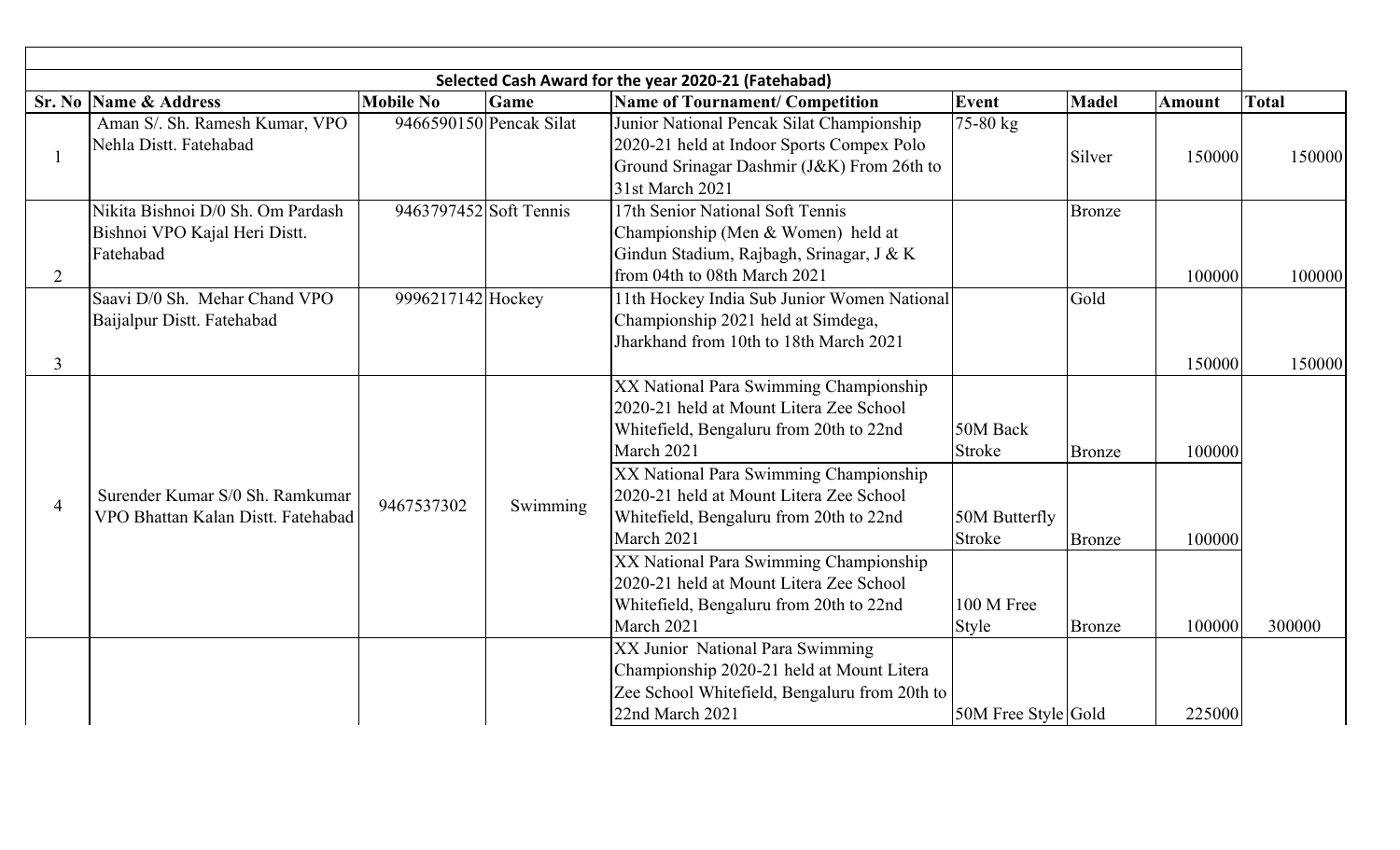|   | Amit S/0 Sh. Surat Singh VPO     |                      |          | XX Junior National Para Swimming<br>Championship 2020-21 held at Mount Litera         |                   |               |        |        |
|---|----------------------------------|----------------------|----------|---------------------------------------------------------------------------------------|-------------------|---------------|--------|--------|
| 5 | Ramsara Distt. Fatehabad         | 7027749672           | Swimming | Zee School Whitefield, Bengaluru from 20th to 50M Back                                |                   |               |        |        |
|   |                                  |                      |          | 22nd March 2021                                                                       | <b>Stroke</b>     | Gold          | 225000 |        |
|   |                                  |                      |          | XX Junior National Para Swimming                                                      |                   |               |        |        |
|   |                                  |                      |          | Championship 2020-21 held at Mount Litera                                             |                   |               |        |        |
|   |                                  |                      |          | Zee School Whitefield, Bengaluru from 20th to                                         | 100 M Free        |               |        |        |
|   |                                  |                      |          | 22nd March 2021                                                                       | Style             | Gold          | 225000 | 675000 |
|   |                                  |                      |          | 19th National Para Athletics Championship                                             |                   |               |        |        |
| 6 | Pardeep S/0 Sh. Ram Chander VPO  | 9728548408 Athletics |          | 2021 held at Sri Kanteerava Stadium,                                                  | Long Jump         | Silver        |        |        |
|   | Behla Distt. Fatehabad           |                      |          | Bengaluru, Karnataka from 24th to 27th March                                          |                   |               |        |        |
|   |                                  |                      |          | 2021                                                                                  |                   |               | 200000 | 200000 |
|   |                                  |                      |          |                                                                                       |                   |               |        |        |
|   | Gurnoor Poonia S/0 Sh. Sushil    |                      |          | 25th Sub Junior National Road Cycling                                                 |                   |               |        |        |
|   | Kumar VPO Dhani Binja Lamba      |                      |          | Championship held at Panvel, Navi Mumabi,<br>Maharashtra from 05th to 08th March 2021 |                   |               |        |        |
|   | Distt. Fatehabad                 | 8570830312 Cycling   |          |                                                                                       | 20Km. ITT         | <b>Bronze</b> | 50000  | 50000  |
|   |                                  |                      |          | 25th Junior National Road Cycling                                                     |                   |               |        |        |
|   | Karan Singh S/0 Sh. Sultan Singh |                      |          | Championship held at Panvel, Navi Mumabi,                                             | 30Km. Team        |               |        |        |
| 8 | Satish Colony, Fatehabad         | 9813623928 Cycling   |          | Maharashtra from 05th to 08th March 2021                                              | <b>Time Trial</b> | Silver        | 150000 | 150000 |
|   |                                  |                      |          |                                                                                       |                   |               |        |        |
|   |                                  |                      |          | 25th Sub Junior National Road Cycling                                                 |                   |               |        |        |
|   |                                  |                      |          | Championship held at Panvel, Navi Mumabi,<br>Maharashtra from 05th to 08th March 2021 | 20Km. ITT         | Gold          | 150000 |        |
|   |                                  |                      |          |                                                                                       |                   |               |        |        |
|   |                                  |                      |          | 25th Sub Junior National Road Cycling                                                 |                   |               |        |        |
|   |                                  |                      |          | Championship held at Panvel, Navi Mumabi,                                             | 30KM Mass         |               |        |        |
|   |                                  |                      |          | Maharashtra from 05th to 08th March 2021                                              | <b>Start</b>      | Gold          | 150000 |        |
|   |                                  |                      |          | 35th Sub Junior National Track Cycling                                                |                   |               |        |        |
| 9 | Niraj Kumar S/0 Sh. Kashmiri Lal | 8607211337           | Cycling  | Championships held at Osmania University,                                             |                   |               |        |        |
|   | VPO Ayalki Distt. Fatehabad      |                      |          | Hyderabad, Telanganafrom from 27th to 31th                                            | 5Km Scratch       |               |        |        |
|   |                                  |                      |          | March 2021                                                                            | Race              | <b>Bronze</b> | 50000  |        |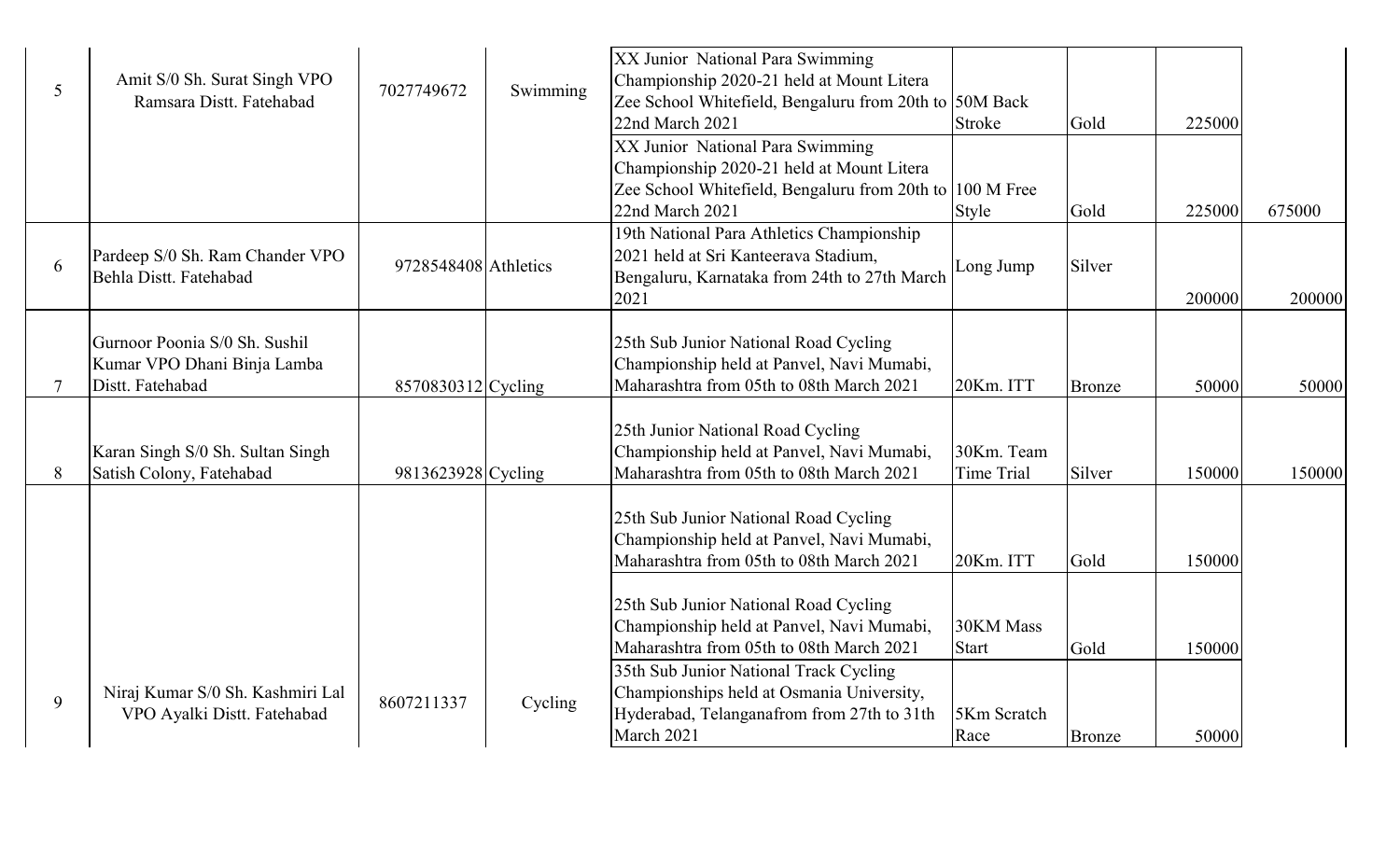|    |                                   |                       |                            | 35th Sub Junior National Track Cycling                 |              |               |        |        |
|----|-----------------------------------|-----------------------|----------------------------|--------------------------------------------------------|--------------|---------------|--------|--------|
|    |                                   |                       |                            | Championships held at Osmania University,              |              |               |        |        |
|    |                                   |                       |                            | Hyderabad, Telanganafrom from 27th to 31th             | 2KM Ind.     |               |        |        |
|    |                                   |                       |                            | March 2021                                             | Pursuit      | Gold          | 150000 |        |
|    |                                   |                       |                            | 35th Junior National Track Cycling                     |              |               |        |        |
|    |                                   |                       |                            | Championships held at Osmania University,              |              |               |        |        |
|    |                                   |                       |                            | Hyderabad, Telanganafrom from 27th to 31th             | 4 Km Team    |               |        |        |
|    |                                   |                       |                            | March 2021                                             | Puruit(MJ)   | <b>Bronze</b> | 75000  | 575000 |
|    |                                   |                       |                            | 43rd Sub Junior National Volleyball                    |              |               |        |        |
|    | Yogesh Kumar S/0 Sh. Mahender     |                       |                            | Championship for Boy and Girls held at                 |              |               |        |        |
|    | Singh VPO Dhani Ishar Distt.      |                       |                            | Vellore, Tamilnadu from 24th to 28th Feb.              |              |               |        |        |
| 10 | Fatehabad                         | 9518812305 Volleyball |                            | 2021                                                   |              | Gold          | 150000 | 150000 |
|    |                                   |                       |                            | 9th Sr. Men & Women Sitting Para Volleyball            |              |               |        |        |
|    |                                   |                       |                            | National Championship 2020-21 held at Jaat             |              |               |        |        |
|    | Silochana Devi W/0 Sh. Rajesh VPO |                       |                            | Dharamshala, Bhiwani Haryana from 26th to              |              |               |        |        |
| 11 | Banawali Distt. Fatehabad         |                       | 8059711404 Para Volleyball | 28th March 2021                                        |              | Gold          | 300000 | 300000 |
|    |                                   |                       |                            | 43rd Sub Junior National Volleyball                    |              |               |        |        |
|    |                                   |                       |                            | Championship for Boy and Girls held at                 |              |               |        |        |
|    | Komal D/0 Sh. Rajesh VPO Pili     |                       |                            | Vellore, Tamilnadu from 24th to 28th Feb.              |              |               |        |        |
| 12 | Mandori Distt. Fatehabad          | 9466731149 Volleyball |                            | 2021                                                   |              | <b>Bronze</b> | 50000  | 50000  |
|    |                                   |                       |                            | 43rd Sub Junior National Volleyball                    |              |               |        |        |
|    |                                   |                       |                            | Championship for Boy and Girls held at                 |              |               |        |        |
|    | Priya D/0 Sh. Zile Singh VPO Pili |                       |                            | Vellore, Tamilnadu from 24th to 28th Feb.              |              |               |        |        |
| 13 | Mandori Distt. Fatehabad          | 9416305313 Volleyball |                            | 2021                                                   |              | <b>Bronze</b> | 50000  | 50000  |
|    |                                   |                       |                            |                                                        |              |               |        |        |
|    |                                   |                       |                            | Tata Yodha Sub. Junior (Cadet) National Girls          |              |               |        |        |
|    | Varsha D/0 Sh. Krishana VPO       |                       |                            | Wrestling Championship held at Bellary,                |              |               |        |        |
| 14 | Doulatpur Distt. Fatehabad        | 9991176755 Wrestling  |                            | Karnataka from 19th to 21st March 2021                 | 61Kg.        | <b>Bronze</b> | 50000  | 50000  |
|    |                                   |                       |                            | 49th Junior National Track Cycling                     |              |               |        |        |
|    |                                   |                       |                            | Championships held at Osmania University,              |              |               |        |        |
|    | Banshi Lal S/0 Sh. Balbir VPO     |                       |                            | Hyderabad, Telangana from 27th to 31st March 4Km. Team |              |               |        |        |
| 15 | Dholu Distt. Fatehabad            | 9896920571 Cycling    |                            | 2021                                                   | Pursuit (MJ) | <b>Bronze</b> | 75000  | 75000  |